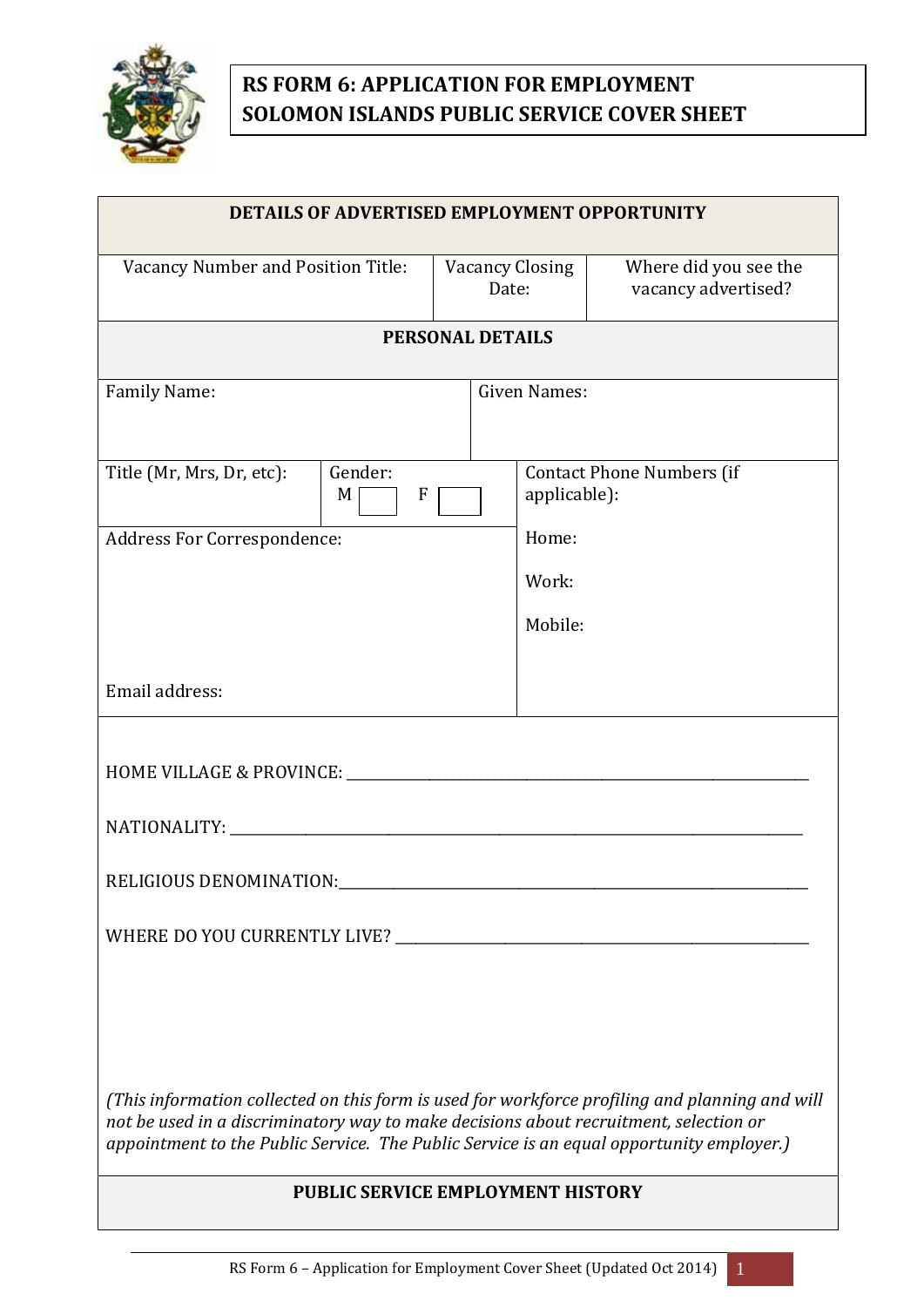| Are you a serving officer of the Solomon Islands Public Service?<br><b>YES</b><br>N <sub>O</sub>                                                                                                                                               |  |  |
|------------------------------------------------------------------------------------------------------------------------------------------------------------------------------------------------------------------------------------------------|--|--|
| If <b>YES</b> , please list the following:                                                                                                                                                                                                     |  |  |
| Your current position and location:<br>                                                                                                                                                                                                        |  |  |
|                                                                                                                                                                                                                                                |  |  |
| If NO, have you previously been employed by the Solomon Islands Public Service?<br><b>YES</b><br>NO                                                                                                                                            |  |  |
| If YES, please state:                                                                                                                                                                                                                          |  |  |
|                                                                                                                                                                                                                                                |  |  |
|                                                                                                                                                                                                                                                |  |  |
|                                                                                                                                                                                                                                                |  |  |
| (Please note your reappointment may be subject to approval by PS MPS)                                                                                                                                                                          |  |  |
| <b>REFEREES</b>                                                                                                                                                                                                                                |  |  |
| Please list two referees with <b>current</b> contact details:                                                                                                                                                                                  |  |  |
|                                                                                                                                                                                                                                                |  |  |
|                                                                                                                                                                                                                                                |  |  |
|                                                                                                                                                                                                                                                |  |  |
|                                                                                                                                                                                                                                                |  |  |
| Note: It is very important that check with your referees to make sure you have current<br>contact information. If the selection panel is unable to contact your referees, it may<br>result in you being eliminated from the selection process. |  |  |
| DECLARATION                                                                                                                                                                                                                                    |  |  |
|                                                                                                                                                                                                                                                |  |  |
| I, [Print Full Name]                                                                                                                                                                                                                           |  |  |
| declare that the information contained in this application is true and correct and<br>understand that giving false or misleading information is a serious offence.                                                                             |  |  |
|                                                                                                                                                                                                                                                |  |  |
|                                                                                                                                                                                                                                                |  |  |

## **IMPORTANT NOTES FOR APPLICANTS:**